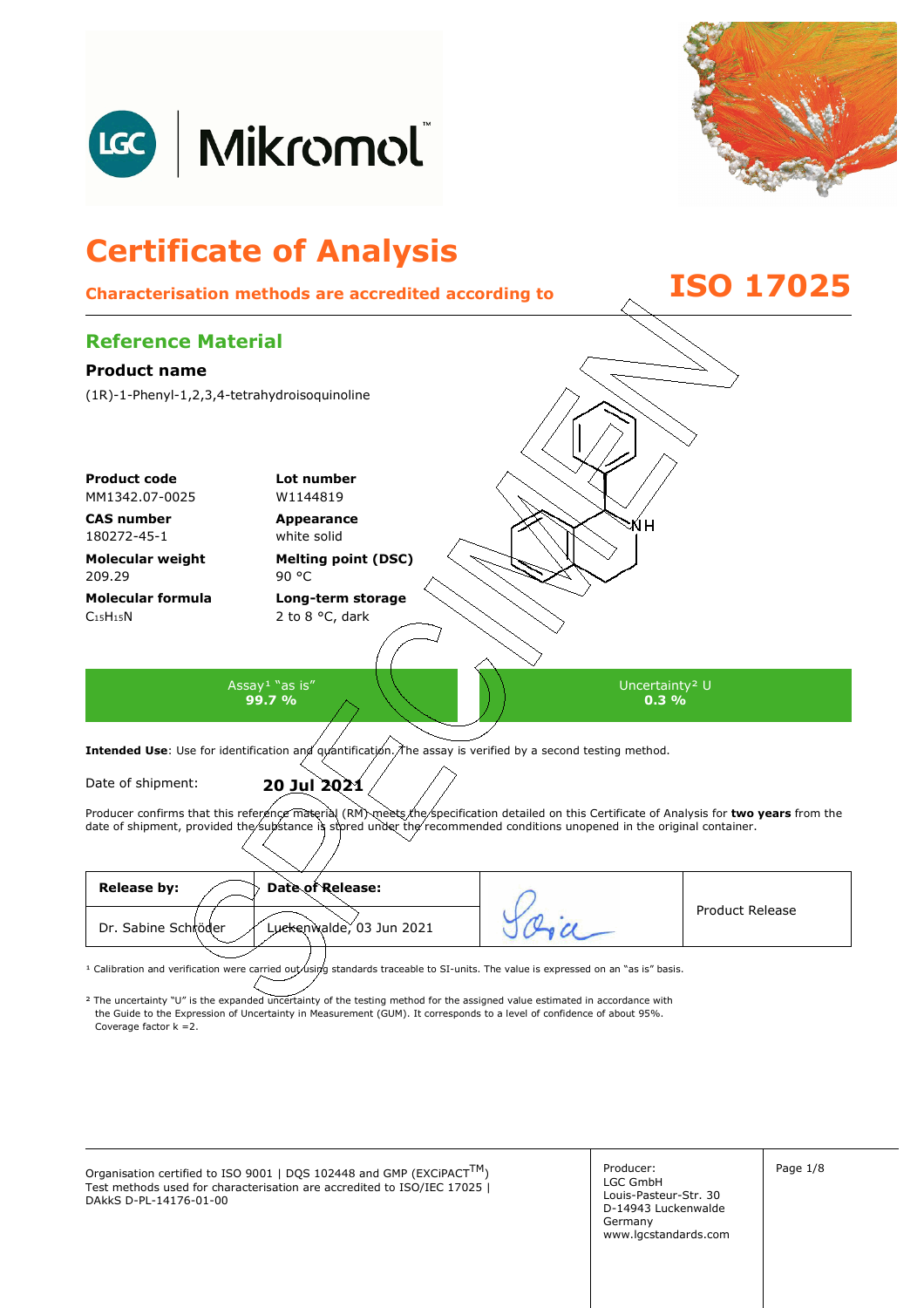

#### **Product information**

This RM is intended for laboratory use only and is not suitable for human or animal consumption. This RM conforms to the characteristics of a primary standard as described in the ICH Guidelines. The values quoted in this Certificate of Analysis are the producer's best estimate of the true values within the stated uncertainties and based on the techniques described in this Certificate of Analysis. The characterisation of this material was undertaken in accordance with the requirements of ISO/IEC 17025. The identity is verified by data from international scientific literature.

### **Storage and handling**

Before usage of the RM, it should be allowed to warm to room temperature. No drying is required, as assigned values are already corrected for the content of water and other volatile materials.

Reference Material quality is controlled by regularly performed quality control tests (retests).

#### **Further content**

Assigned value Purity Identity Revision table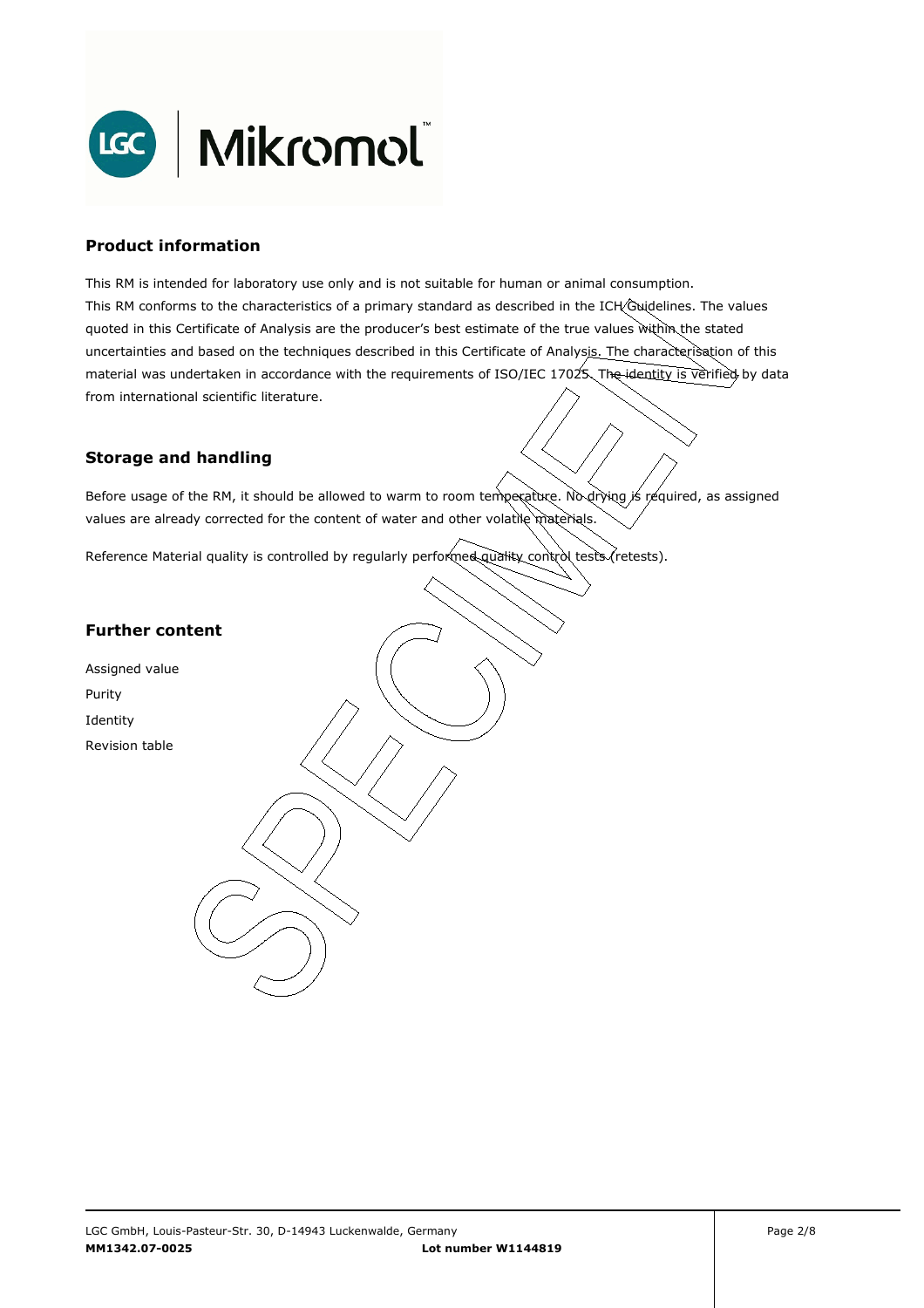

## **Assigned value**

#### **Assay "as is": 99.66 %; U = 0.30 %**

The assay "as is" is assessed by carbon titration of elemental analysis and is equivalent to the assay based on the The verified result lies inside our acceptance criteria, i.e. less than 1.0 % difference to assay assigning technique. not-anhydrous and not-dried substance. The assay is verified by 100% method/mass-balance)

For quantitative applications, use the assay as a calculation value on the  $\gamma$  as is basis". The uncertainty of the assay can be used for estimation/calculation of measurement uncertainty.

**Method 1: Value assigning technique - carbon titration of elemental analysis** 

percentage carbon found in relation to percentage carbon as calculated for molecular formula

9.66%; U = 0.30 %

99.80 %

**Results** (mass fraction, **n = 3**)

**Method** 

**Result Method 2: Value verifying technique - 100% method 100% method (mass balance) with chromatographic purity by HPLC** 

The calculation of the 100% method follows the formula:

Purity (%) Assay (%) = (100 % - volatile contents (%)  $\chi$  / 100 %

Volatile contents are considered as absolute contributions and purity is considered as relative contribution.

Inorganic residues are excluded by additional tests.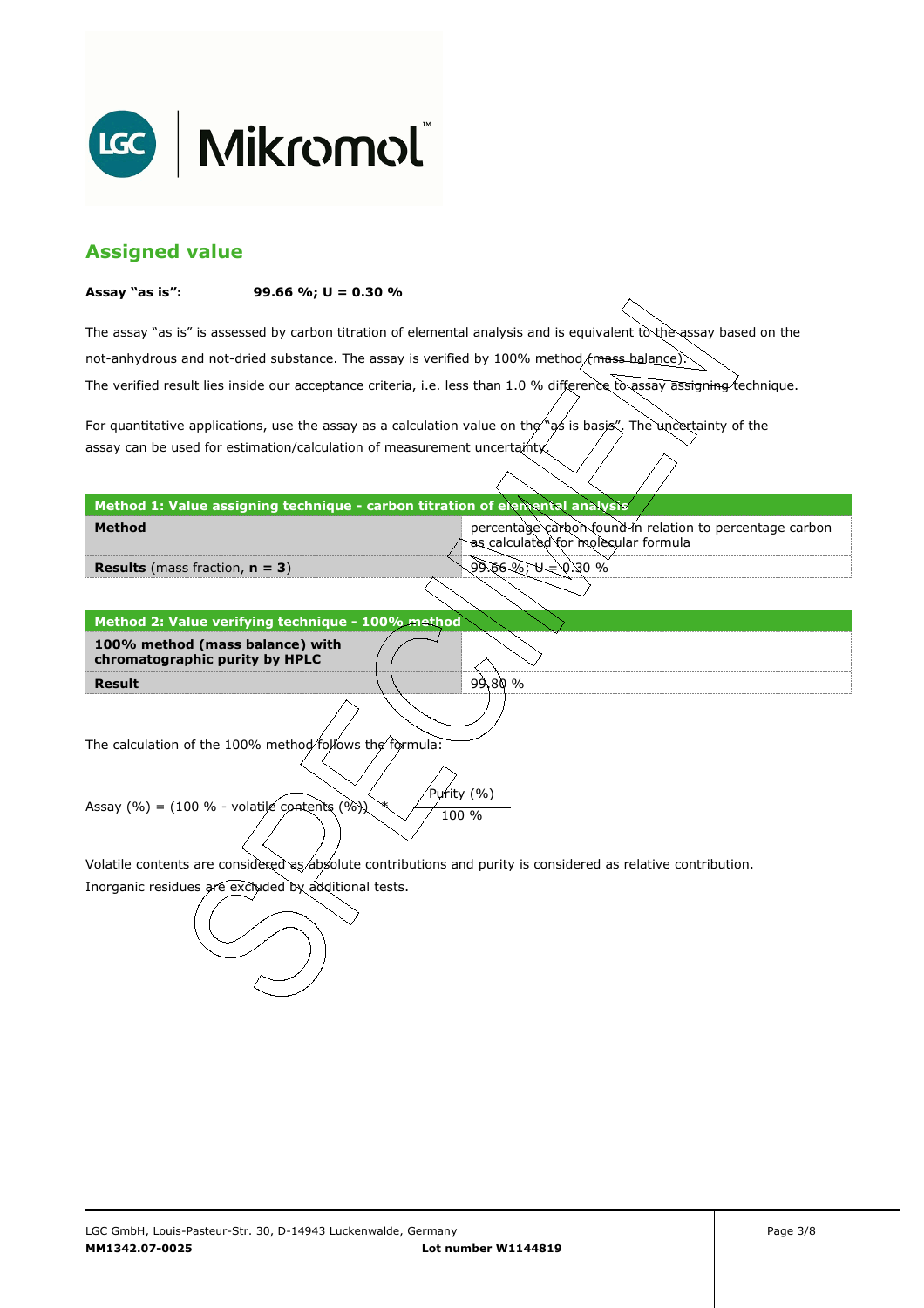

# **Purity**

**Purity by High Performance Liquid Chromatography (HPLC)** 

| ---- <i>------</i> -                 |                                                                  |  |  |
|--------------------------------------|------------------------------------------------------------------|--|--|
| <b>HPLC Conditions:</b>              |                                                                  |  |  |
| Column                               | Cortecs UPLC C18+; 1.6 $\mu$ m, $\frac{35}{2}$ $\frac{20}{1}$ mm |  |  |
| <b>Column temperature</b>            | 40 °C                                                            |  |  |
| <b>Detector</b>                      | DAD, 210 nm <sup>2</sup>                                         |  |  |
| Injector                             | Auto 1 µl; 0.078 mg/ml in Acetonitrile                           |  |  |
|                                      |                                                                  |  |  |
| <b>Flow rate</b>                     | $0.5 \text{ mK}$ min                                             |  |  |
| <b>Phase A</b>                       | Water, $0.1\%$ MCOOH                                             |  |  |
| <b>Phase B</b>                       | Acetonitrile, 0.1% HCOOH                                         |  |  |
| <b>Gradient program</b>              | $0 - 1$ min A/B 98/2                                             |  |  |
|                                      | 1-4 min A/B to 2/98                                              |  |  |
|                                      | 4-5 min A/B to 98/2/                                             |  |  |
|                                      | $5 - 9$ min A/B 98/2 (v/v)                                       |  |  |
|                                      |                                                                  |  |  |
|                                      |                                                                  |  |  |
| HPLC chromatogram and peak table     |                                                                  |  |  |
|                                      |                                                                  |  |  |
|                                      |                                                                  |  |  |
| 731                                  |                                                                  |  |  |
| $600 -$<br>500                       |                                                                  |  |  |
| 2.62 Substanz<br>400                 |                                                                  |  |  |
| 300                                  |                                                                  |  |  |
| 200<br>$100 -$                       |                                                                  |  |  |
| $_{\rm O}$ .                         |                                                                  |  |  |
| [mAU]<br>mAU<br>$-100.$              |                                                                  |  |  |
| $-200$                               |                                                                  |  |  |
| $-300$<br>$-400$                     |                                                                  |  |  |
| $-500$                               |                                                                  |  |  |
| $-600$                               |                                                                  |  |  |
| $-700$                               |                                                                  |  |  |
| $-800$<br>$-800$                     |                                                                  |  |  |
| $-1028 -$                            |                                                                  |  |  |
| 1,00<br>3.00<br>0,00<br>2,00<br>4,00 | 6,00<br>8.00<br>5,00<br>7,00<br>9,00<br>Time [min]               |  |  |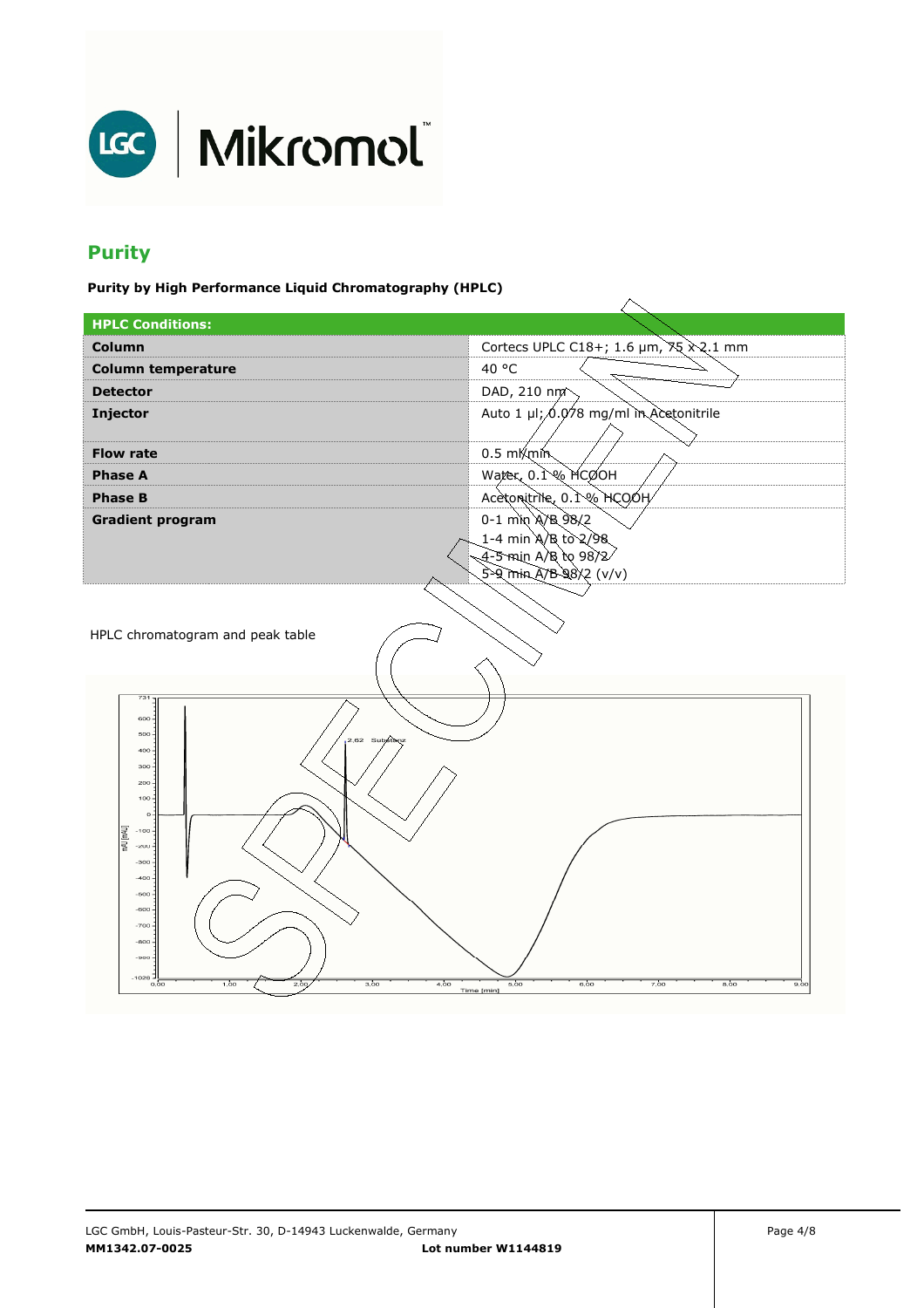

| Area percent report - sorted by signal          |                                                                                                       |                        |            |  |
|-------------------------------------------------|-------------------------------------------------------------------------------------------------------|------------------------|------------|--|
| <b>Pk #</b>                                     | <b>Retention time</b>                                                                                 | Area                   | Area %     |  |
| $\mathbf{1}$                                    | 2.618                                                                                                 | 13.5569                | $100.00\&$ |  |
| <b>Totals</b>                                   |                                                                                                       | 13.5569                | 100.00     |  |
|                                                 |                                                                                                       |                        |            |  |
|                                                 | The content of the analyte was determined as ratio of the peak area of the analyte and the cumulative |                        |            |  |
|                                                 | areas of the purities, added up to 100 %. System peaks were ignored in calculation.                   |                        |            |  |
| Result $(n = 3)$                                |                                                                                                       | 100.00 %; $U = 0.18\%$ |            |  |
| <b>Volatile content</b><br><b>Water content</b> |                                                                                                       |                        |            |  |
| <b>Method</b>                                   | Karl Fischer titration                                                                                |                        |            |  |
| <b>Result</b> $(n = 3)$                         | 0.15 %*; $\text{SD} \neq 0.02$ %                                                                      |                        |            |  |
| *not accredited testing method                  |                                                                                                       |                        |            |  |
| <b>Residual solvents</b>                        |                                                                                                       |                        |            |  |
| <b>Method</b>                                   | <b>AH-WWK</b>                                                                                         |                        |            |  |
| <b>Result</b> $(n = 1)$                         | Sum: 0.05 %*<br>0.05 % Ethyl acetate                                                                  |                        |            |  |
| *not accredited testing method                  |                                                                                                       |                        |            |  |
| Inorganic residues                              |                                                                                                       |                        |            |  |
| <b>Method:</b>                                  | Elementary analysis                                                                                   |                        |            |  |

Inorganic residues can be excluded by elementary analysis (CHN).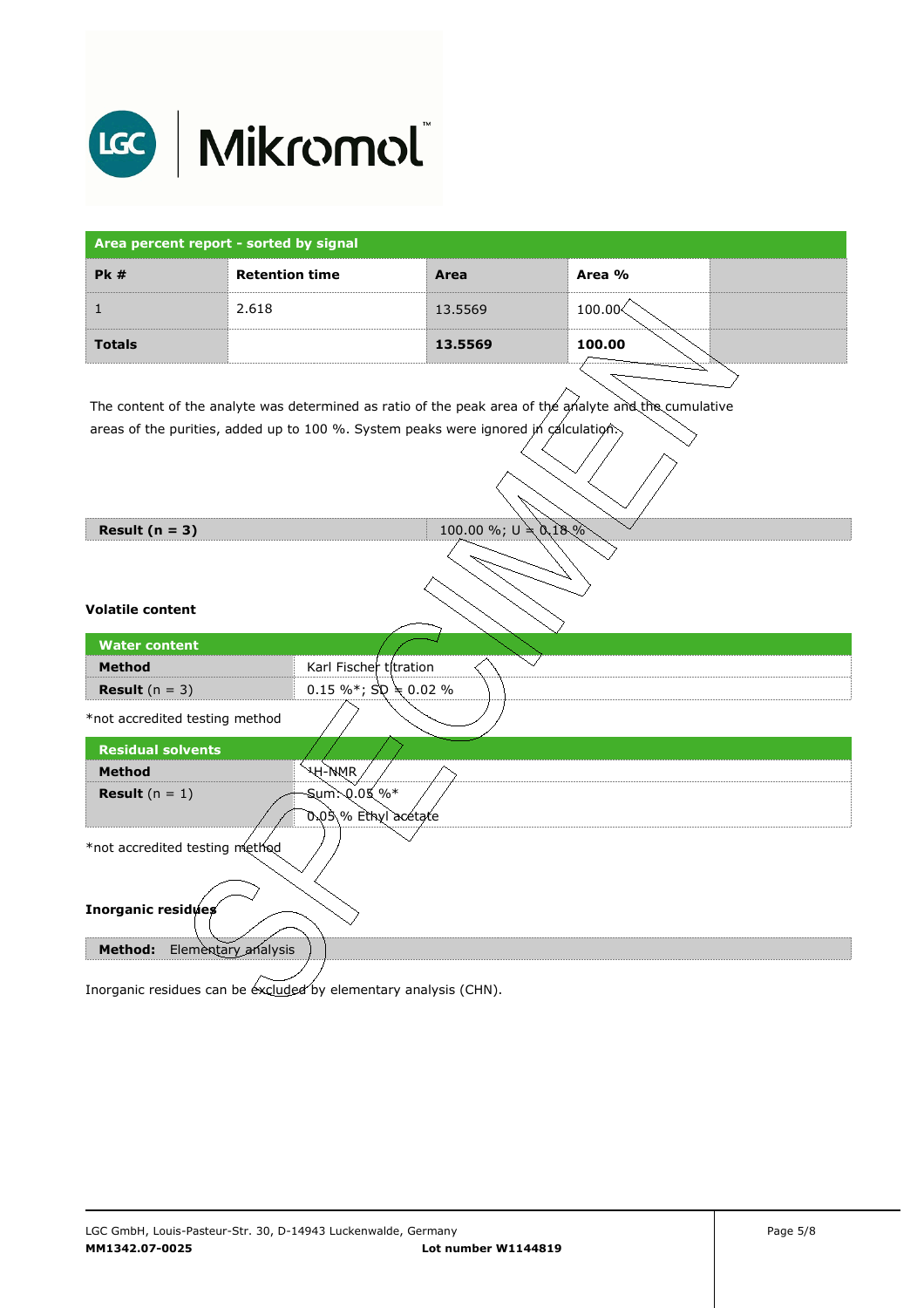

# **Identity**

The identity is assessed by ISO/IEC 17025 accredited testing methods.

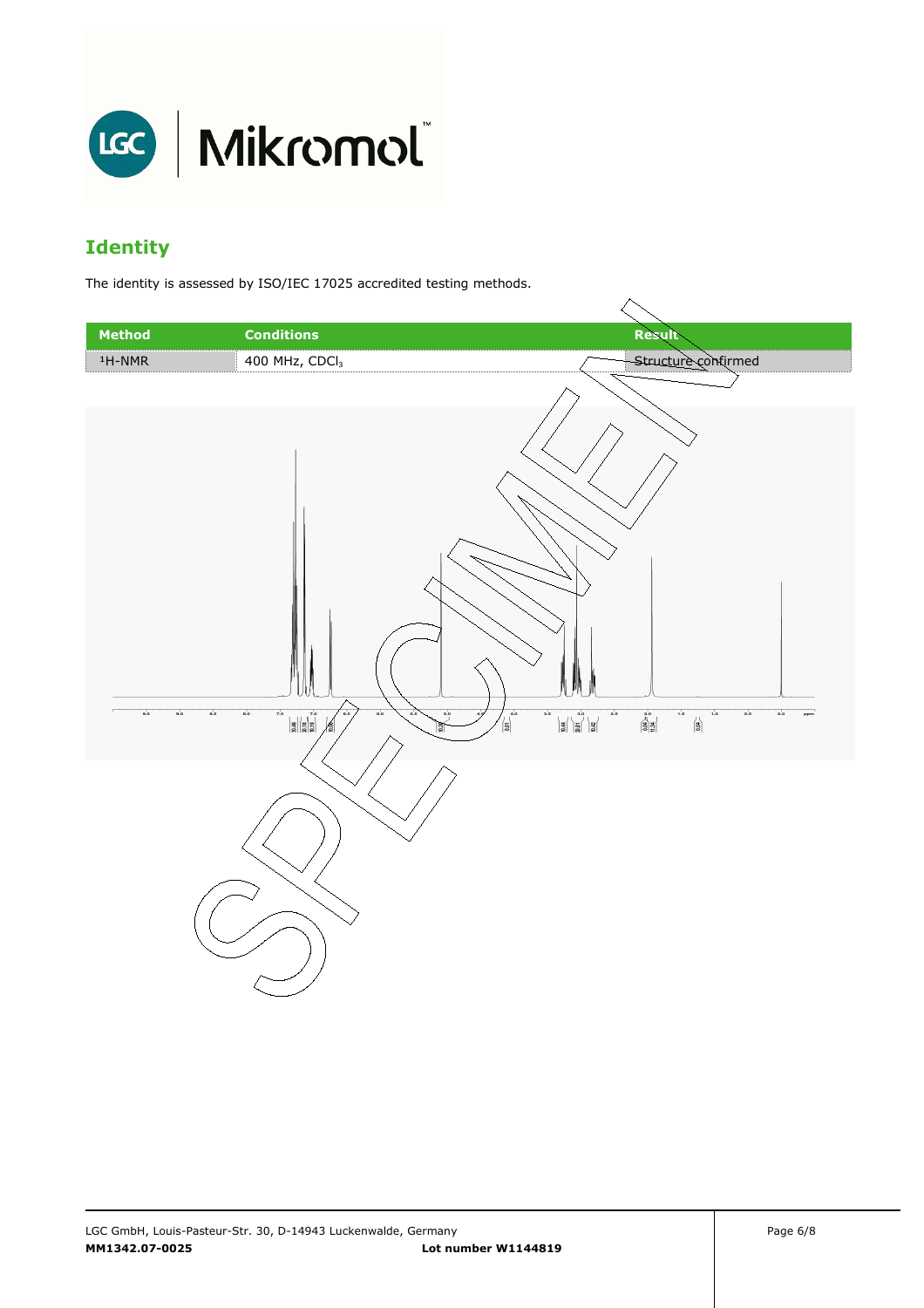